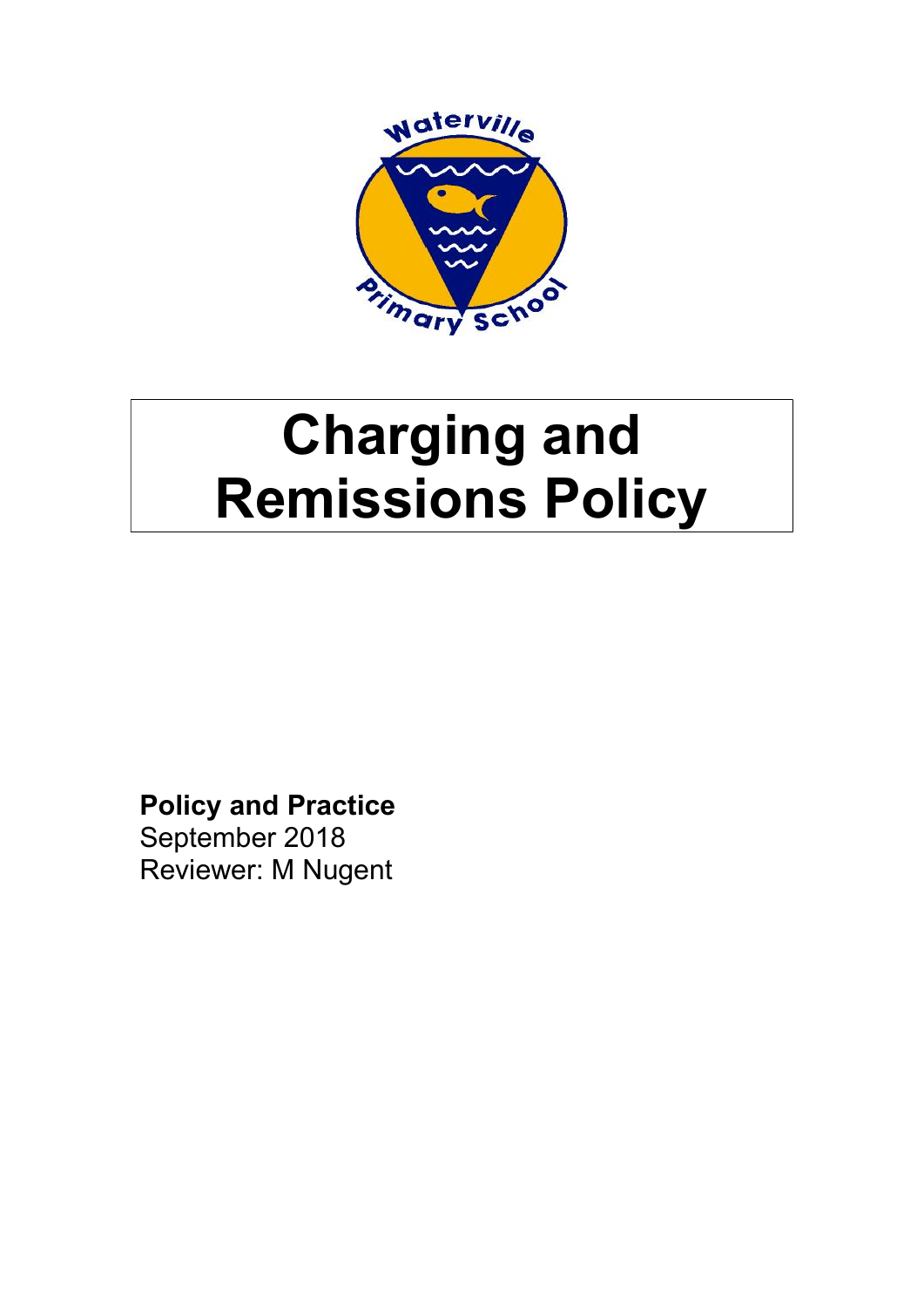# **Introduction**

The Head Teacher and Governing Body recognises the value of providing a wide range of experiences to enrich and extend pupils' learning and to contribute to their personal development. The Head Teacher and Governing Body aims to promote and provide such experiences for the pupils of the school, both as part of a broad and balanced curriculum and as additional optional activities.

However, many of these activities have an associated cost and cannot be provided unless voluntary contributions are received or parents are charged for the cost.

This policy will set out the circumstances in which charges will or will not be made for school activities and when charges may be waived in order to ensure that all pupils have an equal opportunity to benefit from school visits, curricular and extra-curricular activities.

# Statement:

The policy complies with the requirements of the Education Act 1996 Where 'parent' is referred to this will include adults with a responsibility for the pupil.

We aim:-

- $\triangleright$  To make school activities accessible to all pupils regardless of family income
- $\triangleright$  To encourage and promote external activities which give added value to the curriculum
- $\triangleright$  To provide a process which allows activities to take place at a minimum cost to parents, pupils and the school
- $\triangleright$  To respond to the wide variations in family income while not adding additional unexpected burdens to the school budget.

# Legislation – Educational During School Hours

The DfE in its guidance to School Governors states that education provided during school hours must be free. The definition of "education" includes materials, equipment and transport provided in school hours by school to carry pupils between the school and an activity." It goes on to advise that "although schools cannot charge for school time activities, they still invite parents and others to make voluntary contributions (in cash or in kind)" When additional costs are incurred by Waterville Primary School to enhance the curriculum opportunities for the pupils, parents may be requested to make voluntary contributions. However, no pupil will be left out of an activity because his or her parents cannot or will not make a contribution of any kind.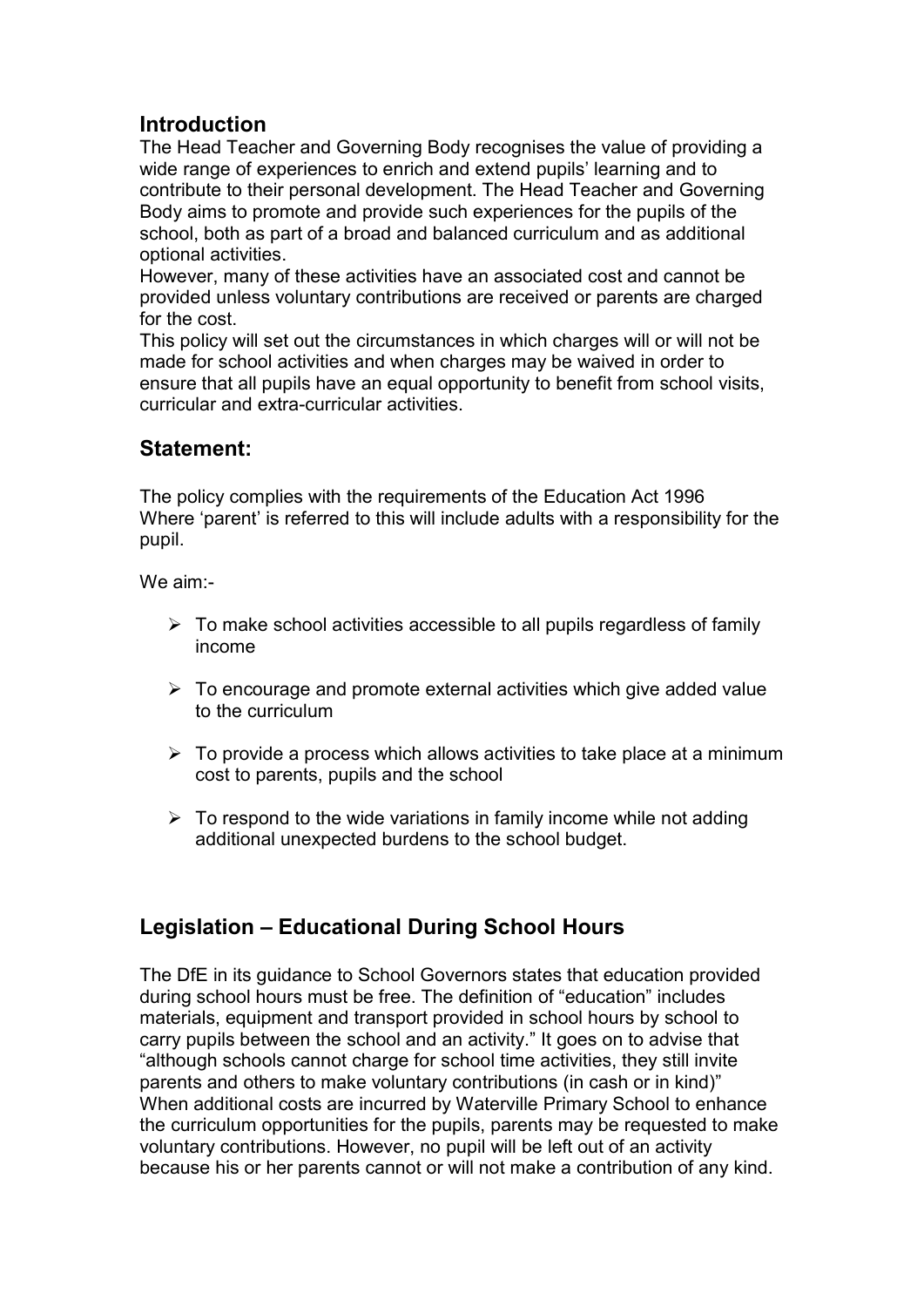The DfE in its guidance to School Governors states that "Parents can only be charged for activities that happen outside school hours when these activities are not a necessary part of the national curriculum or religious education. No charge can be made for activities that are an essential part of the syllabus for an approved examination. Charges may be made for other activities that happen outside school hours if parents agree to pay. The Education Reform Act 1988 described activities, which can be charged for as "optional extras".

#### **Remissions**

To ensure that access to activities reflects intentions, Waterville Primary School will implement the following Remissions Policy. The fundamental aim of this policy is to ensure that all pupils gain fully from everything that the school is able to offer them and is based on an understanding of the relationship between low income, entitlement and access. This policy takes into account the very real and persistent difficulties which people on low income have in meeting the costs of educational activities for their children. Where parents are in receipt of Income Support, Income Based Jobseekers Allowance, Support under part IV of the Immigration & Asylum Act 1999 or Child Tax Credit (provided that Working Tax Credit is not also received), the Governing Body will observe its statutory requirement to remit in full the cost of board and lodgings for any residential activity that the school organised for the pupil if the activity is deemed to take place within school hours. There may be cases of family hardship which make it difficult for pupils to take part in other particular activities for which a charge is made. When arranging a chargeable activity the Governing Body will invite parents to apply in confidence for the remission of charges in part or in full. Authorisation of remission will be made by the Head Teacher in consultation with the Chair of Governors.

# Data Protection of pupils and families.

Teachers will ensure that these children are not publicly identified and stigmatised. This is particularly important as the fear of stigmatisation is often a key element in the non-take up of Free School Meals. This will be accomplished by developing methods of collecting voluntary charges or dinner money, which do not identify children who do not contribute.

# CONTRIBUTIONS

Voluntary contributions may be requested to help with providing activities even though they may be part of the normal school day or part of the National Curriculum.

If voluntary contributions are requested for an activity it should be clearly understood that there is no obligation to contribute and that if the parent is unable or unwilling to pay, the child will not be excluded from the activity. If sufficient contributions are not received the activity may be cancelled.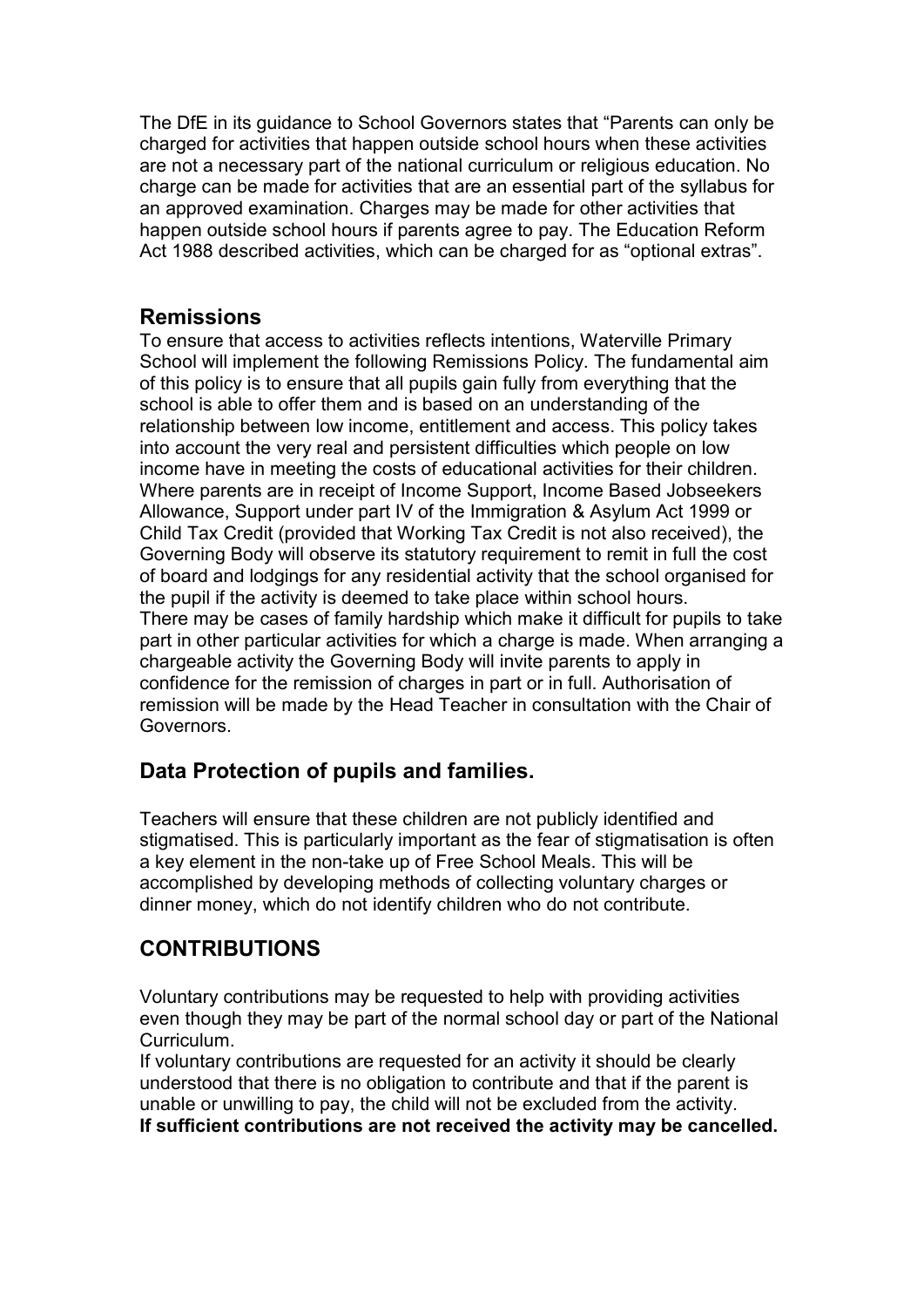#### Charges:

The Governing Body reserves the right to make a charge for the activities and items detailed below:

- $\triangleright$  Trips which are not part of the school curriculum or are mostly outside the school day (i.e. Weekend residential, Weekday residential with overnight stays)
- $\triangleright$  After school and pre-school clubs
- $\triangleright$  Music tuition if it is not required for the National Curriculum and is provided for an individual pupil or for groups of pupils.
- $\triangleright$  Damage to school property the cost of replacing any item, such as a broken window or defaced, damaged or lost book, where this is a result of a pupil's behaviour.
- $\triangleright$  Visits to school by professionals e.g. Authors, storytellers, musicians, dancers, artists etc.
- Damage to school books (Reading scheme)

#### Individual Music Tuition

Charges may be made to parents for individual tuition in playing any musical instrument, even if such tuition takes place during school hours. Parental agreement and a signed contract will be obtained before the tuition is provided.

# Lost School Equipment, Books etc

Parents will be expected to replace or pay for the cost of lost items of School property.

# Breakages and Damage to School Buildings, Furniture or **Property**

Parents will be charged for damage caused as a result of a pupil's behaviour.

# Residential Activity

 $\triangleright$  Charges will be made for board and lodging in these circumstances when the majority of time is spent outside of normal school hours e.g. weekend residential, weekday residential with overnight stays. A